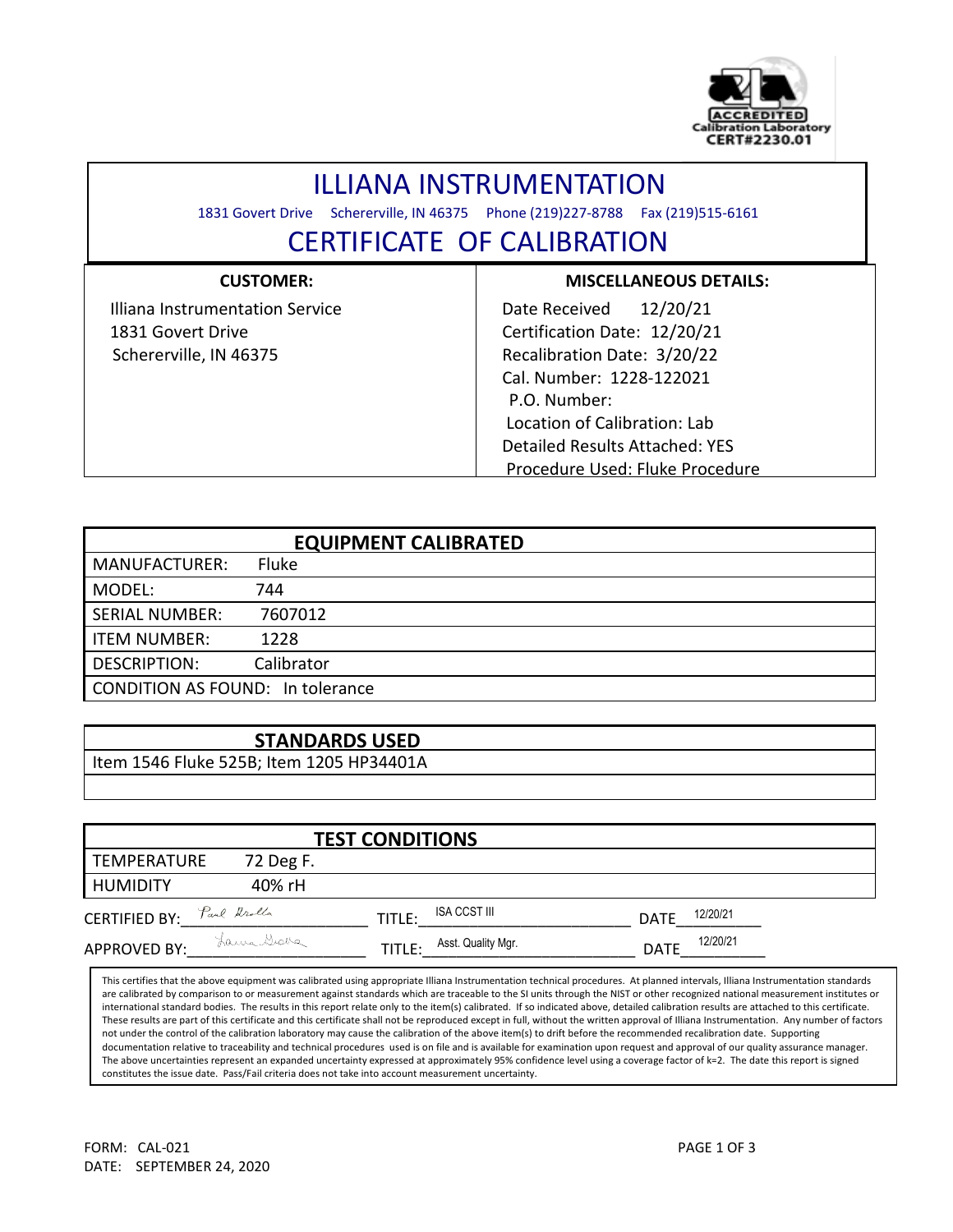| Item calibrated                    | Item 1228 Fluke model 744                                  |        |          |          |           |              |             |            |      |
|------------------------------------|------------------------------------------------------------|--------|----------|----------|-----------|--------------|-------------|------------|------|
| Accuracy                           | Varies By Range, see upper and lower tolerance for details |        |          |          |           |              |             |            |      |
| <b>Standard used</b>               | 1546 and 1205                                              |        |          |          |           |              |             |            |      |
| Cal Date                           | 12/20/21                                                   |        |          |          |           |              |             |            |      |
| <b>Intentional Offset at Found</b> | None                                                       |        |          |          |           |              |             |            |      |
| <b>Intentional Offset at Left</b>  | None                                                       |        |          |          |           |              |             |            |      |
| Limitations                        | None                                                       |        |          |          |           |              |             |            |      |
|                                    |                                                            |        |          |          |           |              |             |            |      |
| Input range                        | Eng. Units                                                 | Cal Pt | Upper    | lower    | Initial   | Final        | Sensitivity | <b>STD</b> | Unc. |
|                                    |                                                            |        |          |          |           |              | Check       |            |      |
|                                    |                                                            |        |          |          |           |              |             |            |      |
| Measure K                          | С                                                          | $-180$ | $-179.4$ | $-180.6$ | $-179.8$  | $-179.8$     | OK          | 1546       | 0.19 |
| Measure K                          | $\mathsf C$                                                | 0      | 0.5      | $-0.5$   | 0.1       | 0.1          | OK          | 1546       | 0.19 |
| Measure K                          | C                                                          | 400    | 400.6    | 399.4    | 400       | 400          | OK          | 1546       | 0.19 |
| Measure K                          | C                                                          | 800    | 800.7    | 799.3    | 800       | 800          | OK          | 1546       | 0.19 |
| Measure K                          | C                                                          | 1000   | 1001     | 999      | 1000      | 1000         | OK          | 1546       | 0.19 |
|                                    | C                                                          |        |          |          |           |              |             |            |      |
| Measure K                          |                                                            | 1300   | 1300.9   | 1299.1   | 1300      | 1300         | OK          | 1546       | 0.19 |
|                                    |                                                            |        |          |          |           |              |             |            |      |
| Simulate K                         | C                                                          | $-180$ | $-179.4$ | $-180.6$ | $-180.1$  | $-180.1$     | OK          | 1546       | 0.16 |
| Simulate K                         | $\mathsf C$                                                | 0      | 0.6      | -0.6     | $\pmb{0}$ | $\mathbf{0}$ | OK          | 1546       | 0.16 |
| Simulate K                         | C                                                          | 400    | 400.6    | 399.4    | 400.02    | 400.02       | OK          | 1546       | 0.16 |
| Simulate K                         | $\mathsf C$                                                | 800    | 800.8    | 799.2    | 800.06    | 800.06       | OK          | 1546       | 0.16 |
| Simulate K                         | C                                                          | 1000   | 1001     | 999      | 999.98    | 999.98       | OK          | 1546       | 0.16 |
| Simulate K                         | C                                                          | 1300   | 1301.3   | 1298.7   | 1300.06   | 1300.06      | OK          | 1546       | 0.16 |
|                                    |                                                            |        |          |          |           |              |             |            |      |
| Measure J                          | C                                                          | $-210$ | $-209.4$ | $-210.6$ | $-209.9$  | $-209.9$     | OK          | 1546       | 0.17 |
| Measure J                          | C                                                          | 0      | 0.6      | $-0.6$   | $-0.1$    | $-0.1$       | OK          | 1546       | 0.17 |
| Measure J                          | $\mathsf C$                                                | 300    | 300.6    | 299.4    | 300       | 300          | OK          | 1546       | 0.17 |
| Measure J                          | C                                                          | 600    | 600.6    | 599.4    | 599.9     | 599.9        | OK          | 1546       | 0.17 |
| Measure J                          | C                                                          | 900    | 900.9    | 899.1    | 899.9     | 899.9        | OK          | 1546       | 0.17 |
| Measure J                          | C                                                          | 1200   | 1201.2   | 1198.8   | 1200      | 1200         | OK          | 1546       | 0.17 |
|                                    |                                                            |        |          |          |           |              |             |            |      |
| Simulate J                         | C                                                          | $-210$ | $-209.4$ | $-210.6$ | $-209.94$ | $-209.94$    | OK          | 1546       | 0.13 |
| Simulate J                         | $\mathsf C$                                                | 0      | 0.6      | $-0.6$   | 0.06      | 0.06         | OK          | 1546       | 0.13 |
| Simulate J                         | $\mathsf C$                                                | 300    | 300.6    | 299.4    | 300.1     | 300.1        | OK          | 1546       | 0.13 |
| Simulate J                         | $\mathsf C$                                                | 600    | 600.6    | 599.4    | 600.1     | 600.1        | OK          | 1546       | 0.13 |
| Simulate J                         | C                                                          | 900    | 900.9    | 899.1    | 900.05    | 900.05       | OK          | 1546       | 0.13 |
| Simulate J                         | C                                                          | 1200   | 1201.2   | 1198.8   | 1200.06   | 1200.06      | OK          | 1546       | 0.13 |
|                                    |                                                            |        |          |          |           |              |             |            |      |
| Measure S                          | C                                                          | 0      | 0.6      | $-0.6$   | 0.2       | 0.2          | OK          | 1546       | 0.67 |
| Measure S                          | C                                                          | 400    | 400.6    | 399.4    | 399.9     | 399.9        | OK          | 1546       | 0.58 |
| Measure S                          | C                                                          | 800    | 800.8    | 799.2    | 799.9     | 799.9        | OK          | 1546       | 0.58 |
| Measure S                          | С                                                          | 1200   | 1201.2   | 1198.8   | 1200.2    | 1200.2       | ок          | 1546       | 0.58 |
| Measure S                          | C                                                          | 1600   | 1601.6   | 1598.4   | 1600.1    | 1600.1       | OK          | 1546       | 0.58 |
| Measure S                          | C                                                          | 1767   | 1768.8   | 1765.2   | 1767      | 1767         | OK          | 1546       | 0.58 |
|                                    |                                                            |        |          |          |           |              |             |            |      |
| Simulate S                         | $\mathsf C$                                                | 0      | 0.6      | $-0.6$   | $-0.1$    | $-0.1$       | OK          | 1546       | 0.66 |
| Simulate S                         | C                                                          | 400    | 400.6    | 399.4    | 399.8     | 399.8        | OK          | 1546       | 0.55 |
| Simulate S                         | $\mathsf C$                                                | 800    | 800.8    | 799.2    | 800       | 800          | OK          | 1546       | 0.55 |
| Simulate S                         | C                                                          | 1200   | 1201     | 1198.8   | 1199.7    | 1199.7       | OK          | 1546       | 0.55 |
| Simulate S                         | C                                                          | 1600   | 1601.6   | 1598.4   | 1599.9    | 1599.9       | OK          | 1546       | 0.55 |
| Simulate S                         | C                                                          | 1767   | 1768.8   | 1765.2   | 1767.1    | 1767.1       | OK          | 1546       | 0.55 |
|                                    |                                                            |        |          |          |           |              |             |            |      |
| Measure N                          | C                                                          | $-100$ | $-99.4$  | $-100.6$ | $-100.2$  | $-100.2$     | OK          | 1546       | 0.2  |
| Measure N                          | $\mathsf C$                                                | 0      | 0.6      | $-0.6$   | $-0.2$    | $-0.2$       | OK          | 1546       | 0.2  |
| Measure N                          | $\mathsf C$                                                | 300    | 300.6    | 299.4    | 299.8     | 299.8        | OK          | 1546       | 0.2  |
| Measure N                          | $\mathsf C$                                                | 600    | 600.6    | 599.4    | 599.9     | 599.9        | OK          | 1546       | 0.2  |
| Measure N                          | $\mathsf C$                                                | 900    | 900.9    |          | 899.9     | 899.9        | OK          | 1546       |      |
|                                    |                                                            |        |          | 899.1    |           |              |             |            | 0.2  |
| Measure N                          | $\mathsf C$                                                | 1300   | 1301.3   | 1298.7   | 1299.9    | 1299.9       | OK          | 1546       | 0.2  |
|                                    |                                                            |        |          |          |           |              |             |            |      |
| Source N                           | C                                                          | $-100$ | $-99.4$  | $-100.6$ | $-99.6$   | $-99.6$      | OK          | 1546       | 0.18 |
| Source N                           | C                                                          | 0      | 0.6      | $-0.6$   | 0.21      | 0.21         | OK          | 1546       | 0.18 |
| Source N                           | $\mathsf C$                                                | 300    | 300.6    | 299.4    | 300.3     | 300.3        | OK          | 1546       | 0.18 |
| Source N                           | C                                                          | 600    | 600.6    | 599.4    | 600.2     | 600.2        | OK          | 1546       | 0.18 |